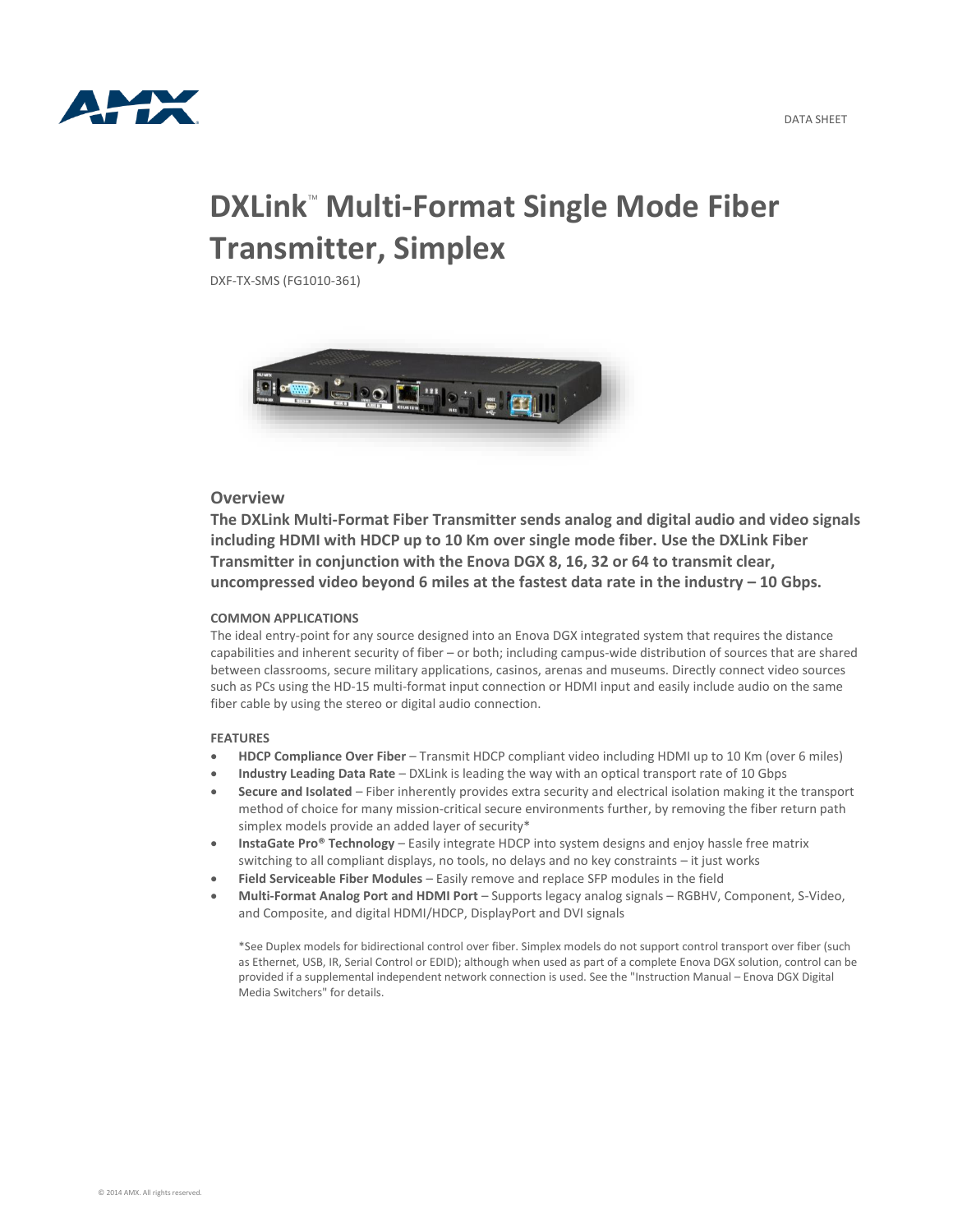## **SPECIFICATIONS**

| <b>GENERAL</b>               |                                                                                                             |
|------------------------------|-------------------------------------------------------------------------------------------------------------|
| Dimensions (HWD)             | 1" x 8 3/4" x 5 1/5" (2.54 x 22.12 cm x 13.08 cm)                                                           |
| Weight                       | Approximately 1.1 lb (0.50 kg)                                                                              |
| Shipping Weight              | Approximately 2.2 lb (1 kg)                                                                                 |
| <b>MTBF</b>                  | 124,232 hours                                                                                               |
| Noise Level                  | 0 dBA @ 1m (typ), 45.3 dBA @ 1m (max)                                                                       |
| Airflow                      | Convection (openings on top of case), forced air (out                                                       |
|                              | of front plate, when fan is active)<br>Compatible V Style mounting options:                                 |
| <b>Mounting Options</b>      | .AVB-VSTYLE-RMK-FILL-1U, V Style Module Rack                                                                |
|                              | Mounting Tray with Fill Plates (FG1010-721)                                                                 |
|                              | .AVB-VSTYLE-RMK-1U, V Style Module Rack Mounting                                                            |
|                              | Tray (FG1010-720)                                                                                           |
|                              | • AVB-VSTYLE-SURFACE-MNT, V Style Single Module                                                             |
|                              | Surface Mount Brackets (FG1010-722)                                                                         |
|                              | .AVB-VSTYLE-POLE-MNT, V Style Single Module Pole                                                            |
|                              | Mounting Kit (FG1010-723)                                                                                   |
| <b>Regulatory Compliance</b> | · UL 60950-1                                                                                                |
|                              | •CSA 60950-1                                                                                                |
|                              | •IEC 60950-1                                                                                                |
|                              | •CE EN 60950-1<br>.CE EN 55022 Class A                                                                      |
|                              | •CE EN 55024                                                                                                |
|                              | . FCC CFR Title 47 Part 15 Subpart B Class A                                                                |
|                              | • ICES-003 Class A                                                                                          |
|                              | • RoHS / WEEE Compliant                                                                                     |
| Safety Certification         | Class 1 Eye safe per requirements of IEC 60825-1 /                                                          |
|                              | CDRH                                                                                                        |
| <b>Included Accessories</b>  | Ships with a desktop power supply with power cord                                                           |
| <b>Optional Accessories</b>  | .AVB-VSTYLE-RMK-FILL-1U, V Style Module Rack                                                                |
|                              | Mounting Tray with Fill Plates (FG1010-721)                                                                 |
|                              | .AVB-VSTYLE-RMK-1U, V Style Module Rack Mounting                                                            |
|                              | Tray (FG1010-720)<br>• AVB-VSTYLE-SURFACE-MNT, V Style Single Module                                        |
|                              | Surface Mount Brackets (FG1010-722)                                                                         |
|                              | .AVB-VSTYLE-POLE-MNT, V Style Single Module Pole                                                            |
|                              | Mounting Kit (FG1010-723)                                                                                   |
|                              | .CC-NIRC, NetLinx IR Emitter Cable (FG10-000-11)                                                            |
|                              | .IR03, External IR Receiver Module (FG-IR03)                                                                |
| Compatible AMX Products      | . Enova DGX 8/16/32/64 Digital Media Switchers with                                                         |
|                              | Single Mode Input Board installed including DGX-I-                                                          |
|                              | DXF-SMS (FG1058-621) or DGX-I-DXF-SMD (FG1058-                                                              |
|                              | 620) installed                                                                                              |
|                              |                                                                                                             |
|                              | .Direct point-to-point connection with a Single Mode<br>Fiber Receiver including DXF-RX-SMS (FG1010-561) or |
|                              | DXF-RX-SMD (FG1010-560)                                                                                     |
|                              |                                                                                                             |
|                              | Note: Connectivity between DXLink Fiber Transmitters                                                        |
|                              | and DXLink Fiber Input Boards / DXLink Fiber Output                                                         |
|                              | Boards and DXLink Fiber Receivers products requires                                                         |
|                              | matching model types, Multimode to Mutimode and                                                             |
|                              | Single Mode to Single Mode. A variety of boards can                                                         |
|                              | be used within a common enclosure                                                                           |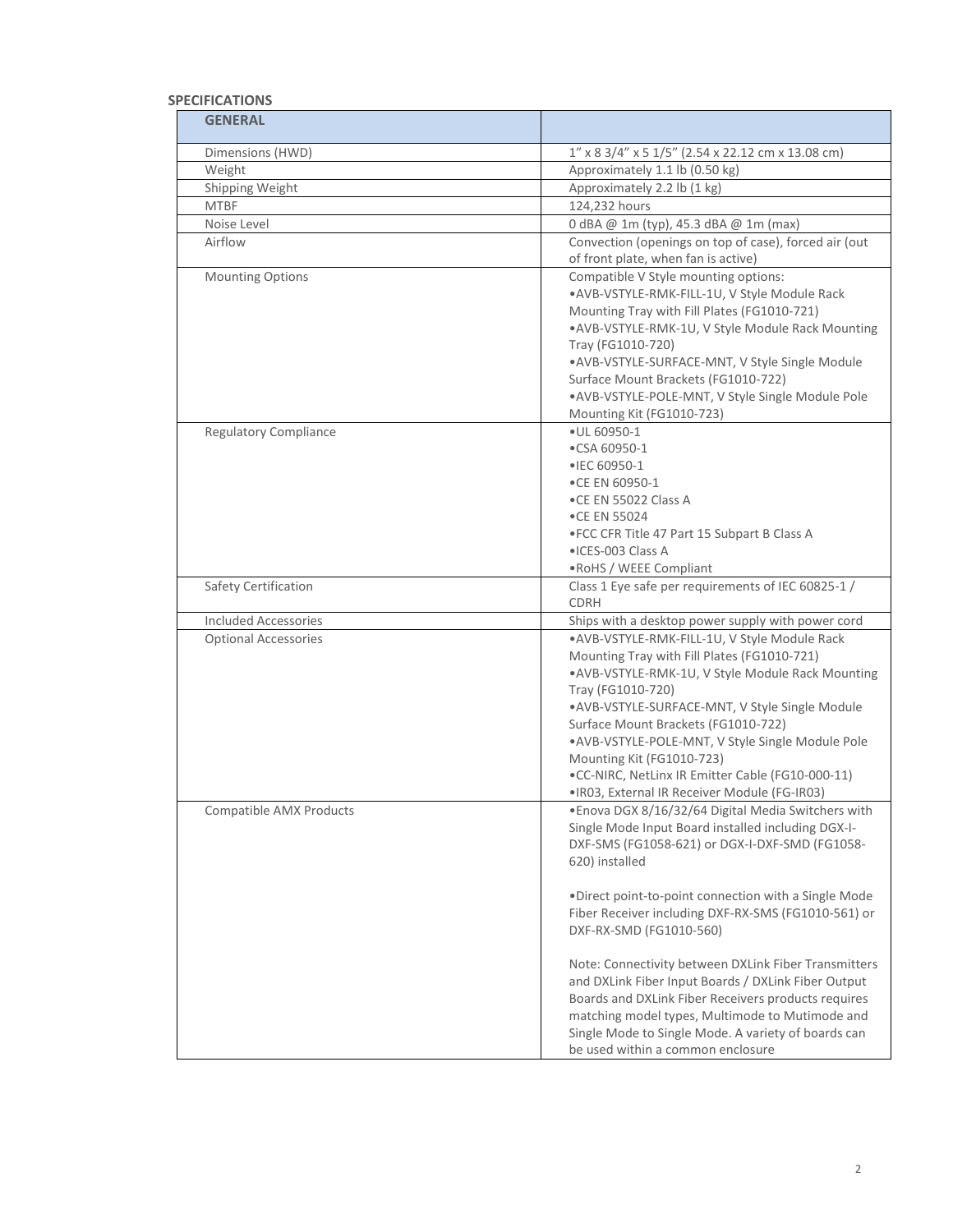| <b>ACTIVE POWER REQUIREMENTS</b>      |                                                                                                                                                                                                                                                                                                                                                                                                                                                                                                                                                                                                                                                                                                                                                                                                                                                       |
|---------------------------------------|-------------------------------------------------------------------------------------------------------------------------------------------------------------------------------------------------------------------------------------------------------------------------------------------------------------------------------------------------------------------------------------------------------------------------------------------------------------------------------------------------------------------------------------------------------------------------------------------------------------------------------------------------------------------------------------------------------------------------------------------------------------------------------------------------------------------------------------------------------|
| <b>AC Power</b>                       | 100-240 VAC single phase, 50-60 Hz<br>0.8 A max. (100-240 VAC)                                                                                                                                                                                                                                                                                                                                                                                                                                                                                                                                                                                                                                                                                                                                                                                        |
| Power Consumption (Max)               | 20 W                                                                                                                                                                                                                                                                                                                                                                                                                                                                                                                                                                                                                                                                                                                                                                                                                                                  |
| Power Connector                       | 2.1 mm DC Power Jack                                                                                                                                                                                                                                                                                                                                                                                                                                                                                                                                                                                                                                                                                                                                                                                                                                  |
|                                       |                                                                                                                                                                                                                                                                                                                                                                                                                                                                                                                                                                                                                                                                                                                                                                                                                                                       |
| <b>POWER SUPPLY</b>                   |                                                                                                                                                                                                                                                                                                                                                                                                                                                                                                                                                                                                                                                                                                                                                                                                                                                       |
| External, Included                    | Each Multi-Format TX ships with a desktop power<br>supply with power cord                                                                                                                                                                                                                                                                                                                                                                                                                                                                                                                                                                                                                                                                                                                                                                             |
|                                       | 2.5 A at 12 V, Max 13.5 V                                                                                                                                                                                                                                                                                                                                                                                                                                                                                                                                                                                                                                                                                                                                                                                                                             |
| <b>ENVIRONMENTAL</b>                  |                                                                                                                                                                                                                                                                                                                                                                                                                                                                                                                                                                                                                                                                                                                                                                                                                                                       |
| Temperature (Operating)               | 32° to 104° F (0° to 40° C)                                                                                                                                                                                                                                                                                                                                                                                                                                                                                                                                                                                                                                                                                                                                                                                                                           |
| Temperature (Storage)                 | -22° to 158° F (-30° to 70° C)                                                                                                                                                                                                                                                                                                                                                                                                                                                                                                                                                                                                                                                                                                                                                                                                                        |
| Humidity (Operating)                  | 5% to 85% RH (non-condensing)                                                                                                                                                                                                                                                                                                                                                                                                                                                                                                                                                                                                                                                                                                                                                                                                                         |
| Humidity (Storage)                    | 0% to 90% RH (non-condensing)                                                                                                                                                                                                                                                                                                                                                                                                                                                                                                                                                                                                                                                                                                                                                                                                                         |
| Heat Dissipation (On)                 | 69 BTU/hr                                                                                                                                                                                                                                                                                                                                                                                                                                                                                                                                                                                                                                                                                                                                                                                                                                             |
|                                       |                                                                                                                                                                                                                                                                                                                                                                                                                                                                                                                                                                                                                                                                                                                                                                                                                                                       |
| <b>ETHERNET</b>                       |                                                                                                                                                                                                                                                                                                                                                                                                                                                                                                                                                                                                                                                                                                                                                                                                                                                       |
| <b>Ethernet Connection</b>            | (1) RJ-45, TCP/IP Port (ICS LAN 10/100)                                                                                                                                                                                                                                                                                                                                                                                                                                                                                                                                                                                                                                                                                                                                                                                                               |
|                                       | Note: Simplex DXLink solutions do not support an<br>Ethernet transport layer on the simplex fiber path,<br>therefore an Ethernet connection is required to<br>provide IR/RS-232/USB Keyboard/Mouse or NetLinx<br>program control to this device                                                                                                                                                                                                                                                                                                                                                                                                                                                                                                                                                                                                       |
|                                       |                                                                                                                                                                                                                                                                                                                                                                                                                                                                                                                                                                                                                                                                                                                                                                                                                                                       |
| <b>USB (HID) KEYBOARD &amp; MOUSE</b> |                                                                                                                                                                                                                                                                                                                                                                                                                                                                                                                                                                                                                                                                                                                                                                                                                                                       |
| USB (HID)                             | (1) USB Mini A/B Connector ("HOST"); connect a<br>DXLink Fiber TX to a PC and emulate keyboard<br>and mouse commands from a DXLink Fiber Receiver<br>For a list of HID devices which have been tested and<br>found to be working well with the latest firmware<br>please visit: http://www.amx.com/products/AVB-RX-<br><b>DXLINK-HDMI.asp</b> and view the document "DXLink HID<br>Keyboard and Mouse Supported Devices"<br>See Duplex models for bidirectional control over fiber.<br>Simplex models do not support control transport over<br>Fiber (such as Ethernet, USB, IR, Serial Control or<br>EDID); although when used as part of a complete<br>Enova DGX solution, control can be provided if a<br>supplemental independent network connection is<br>used. See the "Instruction Manual - Enova DGX<br>Digital Media Switchers" for details. |
| <b>CONTROLS</b>                       |                                                                                                                                                                                                                                                                                                                                                                                                                                                                                                                                                                                                                                                                                                                                                                                                                                                       |
| ICS LAN/Ethernet Port                 | (1) RJ-45, TCP/IP Port (ICS LAN 10/100)                                                                                                                                                                                                                                                                                                                                                                                                                                                                                                                                                                                                                                                                                                                                                                                                               |
|                                       | Note: Simplex DXLink solutions do not support an<br>Ethernet transport layer on the simplex fiber path,                                                                                                                                                                                                                                                                                                                                                                                                                                                                                                                                                                                                                                                                                                                                               |

therefore an Ethernet connection is required to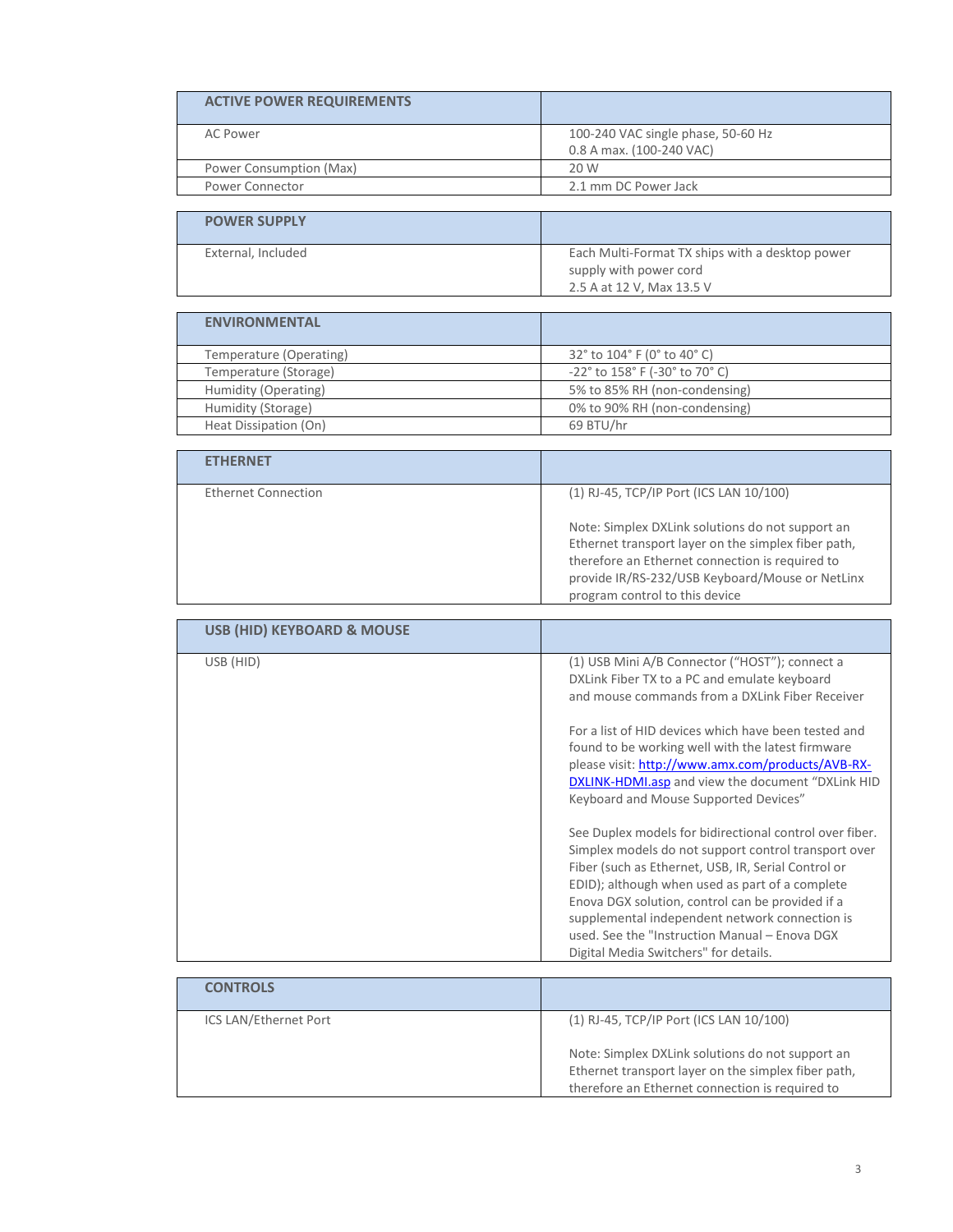|                                         | provide IR/RS-232/USB Keyboard/Mouse or NetLinx<br>program control to this device |
|-----------------------------------------|-----------------------------------------------------------------------------------|
| <b>ID Pushbutton</b>                    | Toggle between DHCP and static IP addressing                                      |
|                                         | Places system in NetLinx Device ID assignment mode                                |
|                                         | Reset the factory default settings                                                |
|                                         | Restore the factory firmware image                                                |
| <b>Advanced Configuration Interface</b> | (1) USB Mini-B Connector ("PROGRAM")                                              |
| Serial*                                 | (1) 3.5mm Pluggable Phoenix Terminal Block                                        |
|                                         | <b>Bidirectional RS-232</b>                                                       |
|                                         | Standard NetLinx Baudrate 1200-115k                                               |
|                                         | Parity support Odd/Even/None                                                      |
| IR RX*                                  | (1) 3.5mm Mini-Stereo Jack                                                        |
|                                         | Port for IR03 Receiver (Optional)                                                 |
| IR TX*                                  | (1) 3.5mm Pluggable Phoenix Terminal Block                                        |
|                                         | Port for IR01 Emitter (Optional)                                                  |

\*See Duplex models for bidirectional control over fiber. Simplex models do not support control transport over fiber (such as Ethernet, USB, IR, Serial Control or EDID); although when used as part of a complete Enova DGX solution, control can be provided if a supplemental independent network connection is used. See the "Instruction Manual – Enova DGX Digital Media Switchers" for details.

| <b>INDICATORS</b>             |                                                                                                                                                                 |
|-------------------------------|-----------------------------------------------------------------------------------------------------------------------------------------------------------------|
| Power Indicator               | (1) Green LED indicates whether or not the DXLF-<br>MFTX-MM-D is powered on                                                                                     |
| Digital Video Indicator       | (1) Green LED indicates the presence of video signals<br>through the module                                                                                     |
| Audio Indicator               | (1) Green LED indicates the presence of digital audio<br>signals through the module                                                                             |
| Analog Video Indicator        | (3) Green LEDs, 1 lights to indicate the presence of the<br>type of analog video through the Multi-Format TX<br>(composite, Y/c; Y/Pb/Pr or RGB; RGBHV or RGBS) |
| IR TX Indicator               | (1) Red LED lights during the transmission of IR data<br>via the rear IR port                                                                                   |
| IR RX Indicator               | (1) Yellow LED lights during the receipt of IR data via<br>the rear IR port                                                                                     |
| RS-232 TX Indicator           | (1) Red LED shows serial transmit (TX) data activity                                                                                                            |
| RS-232 RX Indicator           | (1) Yellow LED shows serial receive (RX) data activity                                                                                                          |
| LINK/ACT                      | (1) Green LED lights when the Ethernet cable is<br>connected and an active link is established. This LED<br>also blinks when receiving Ethernet data packets    |
| <b>Status</b>                 | (1) Green LED lights when the Controller is<br>programmed and communicating properly                                                                            |
| <b>CEC</b> Indicator          | Not currently supported                                                                                                                                         |
| <b>USB Indicator</b>          | (1) Yellow LED lights when host device is connected                                                                                                             |
| <b>DXLINK FIBER</b>           |                                                                                                                                                                 |
| <b>Fiber Connector</b>        | LC Duplex conforming to ANSI TIA/EAI 604-10 (FOCIS<br>10A)                                                                                                      |
|                               | Note: On the DXLink Single Mode Simplex Transmitter<br>output, only the transmit portion of the SFP module is<br>active                                         |
| Fiber Cable Type              | $9/125 \mu m$                                                                                                                                                   |
| Fiber Cable Length            | 10 km (6.21 miles)                                                                                                                                              |
| Transport Layer Throughput    | 10.3125 Gbps                                                                                                                                                    |
| <b>Fiber Transceiver Type</b> | 10G SFP+                                                                                                                                                        |

Optical Wavelength 1310 nm<br>
Single Mode Optical Budget 7.4 dB (ty

7.4 dB (typ) between DXLink Fiber Transceivers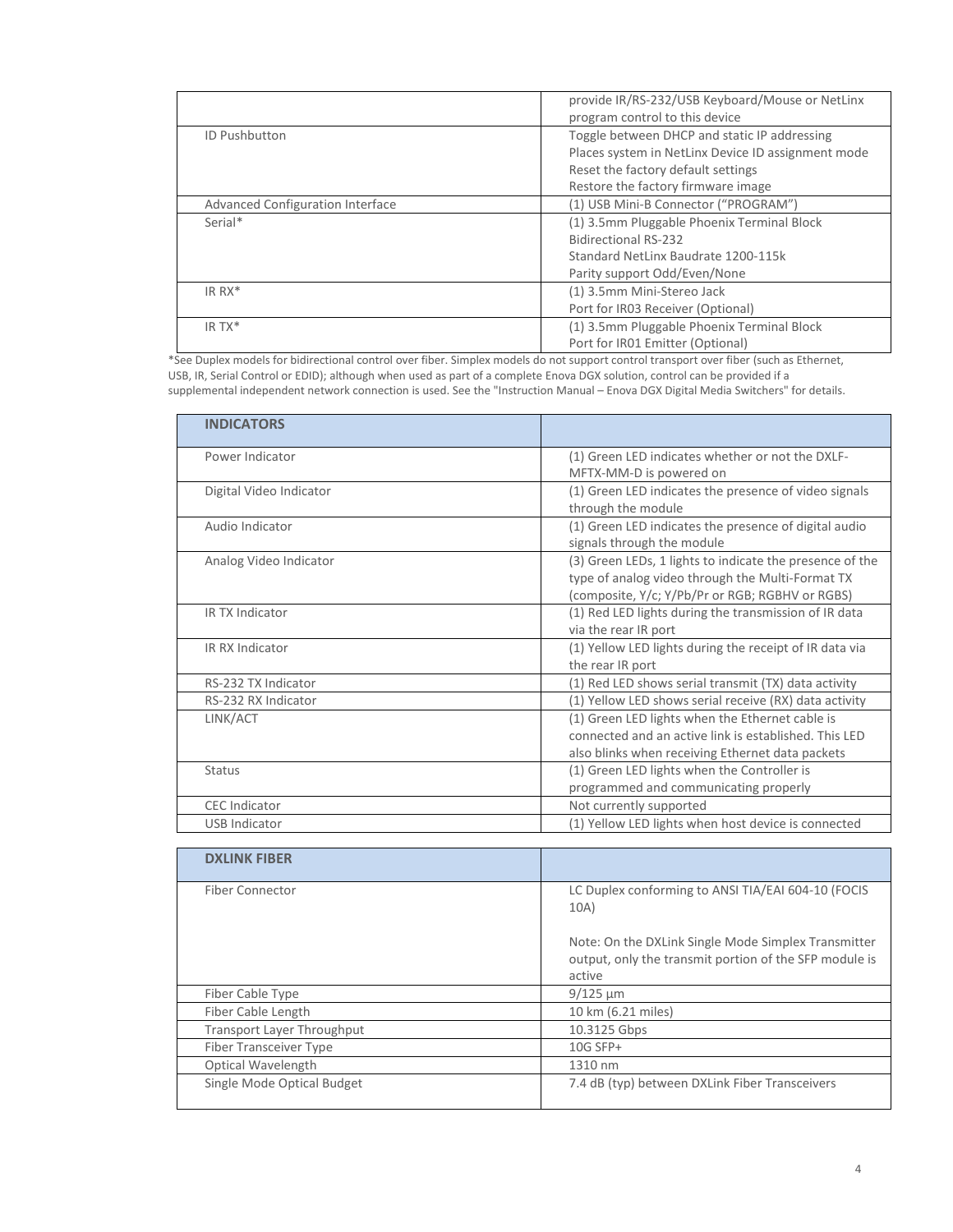|                                          | Optical Modulation Amplitude (OMA): -5.2 dBm (min)                                                                                                                                                                                                                                                                                                                                       |
|------------------------------------------|------------------------------------------------------------------------------------------------------------------------------------------------------------------------------------------------------------------------------------------------------------------------------------------------------------------------------------------------------------------------------------------|
|                                          | Optical Modulation Amplitude (OMA) Sensitivity: -12.6<br>dBm (typ), -10.3 dBm (stressed)                                                                                                                                                                                                                                                                                                 |
| Single Mode Optical Transceiver Mean     | -8.2dBm to 0.5dBm (avg pwr)                                                                                                                                                                                                                                                                                                                                                              |
|                                          |                                                                                                                                                                                                                                                                                                                                                                                          |
| <b>HDMI</b>                              |                                                                                                                                                                                                                                                                                                                                                                                          |
| Input Connector                          | (1) HDMI Type A Female                                                                                                                                                                                                                                                                                                                                                                   |
| Compatible Formats                       | HDMI, HDCP, DVI                                                                                                                                                                                                                                                                                                                                                                          |
| Signal Type Support                      | <b>HDMI</b><br>DVI-D (single link with HDMI cable adapter)<br>DisplayPort ++ (Input Only, with HDMI or DVI cable<br>adapter)                                                                                                                                                                                                                                                             |
| Local Loopback Output Connector          | (1) HDMI Type A Female Local Loopback Output, +5 V<br>DDC Pin Output 55 mA, non-scaling                                                                                                                                                                                                                                                                                                  |
| Local Loopback Output +5V DDC Pin Output | 55 mA                                                                                                                                                                                                                                                                                                                                                                                    |
| Progressive Resolution Support           | 480p up to 1920x1200 @ 60 Hz (including but not<br>limited to those resolutions shown in the "Instruction<br>Manual - DXLink Fiber Transmitters and Receivers")                                                                                                                                                                                                                          |
| <b>Interlaced Resolution Support</b>     | 480i, 576i, 1080i (including but not<br>limited to those resolutions shown in the "Instruction<br>Manual - DXLink Fiber Transmitters and Receivers")                                                                                                                                                                                                                                     |
|                                          | System design note: If input is interlaced, all scaled<br>outputs will deinterlace video to a progressive<br>resolution format. If in scaler Bypass mode interlaced<br>input will pass through unaltered to DXLink Twisted<br>Pair and Fiber Receivers; if in scaler Bypass mode local<br>DVI and HDMI output boards will still deinterlace video<br>to a progressive resolution format. |
| 2K Resolution Support                    | 2048x1024 @ 47Hz, 2048x1080 @ 60Hz, 2048x1152 @<br>60Hz, 2048x1536 @ 24Hz                                                                                                                                                                                                                                                                                                                |
|                                          | Note: 2K formats are only compatible with the DVI,<br>HDMI and DXLink Fiber Input/Output boards and<br>require the output or RX Scaler to be set in Bypass<br>mode                                                                                                                                                                                                                       |
| 3D Format Support                        | Yes, if Scaler on corresponding output board or DXLink<br>Fiber RX is set to Bypass mode<br>Frame Packing 1080p 24Hz<br>Frame Packing 720p 50/60Hz<br>Frame Packing 1080i 50/60Hz<br>Top-Bottom 1080p 24Hz<br>Top-Bottom 720p 50/60Hz<br>Side-by-Side Half 1080i 50/60Hz                                                                                                                 |
| Deep Color Support                       | 24-bit, 30-bit<br>30-bit supported when the HDMI Output Board scaler<br>or DXLink RX scaler is in Bypass mode using CEA-861<br>formats and resolution is 1080p60 or less                                                                                                                                                                                                                 |
| Color Space Support                      | RGB 4:4:4<br>YCbCr 4:4:4 and 4:2:2<br>(Input signal support for YCbCr 4:4:4 and 4:2:2, output<br>color-space is converted to RGB 4:4:4)                                                                                                                                                                                                                                                  |
| <b>HDCP Support</b>                      | Yes<br>Supports AMX HDCP InstaGate Pro Technology<br>DXLink fiber products have HDCP key support for up to<br>16 sinks per output, independent of source device                                                                                                                                                                                                                          |
| <b>CEC Support</b>                       | None                                                                                                                                                                                                                                                                                                                                                                                     |
|                                          |                                                                                                                                                                                                                                                                                                                                                                                          |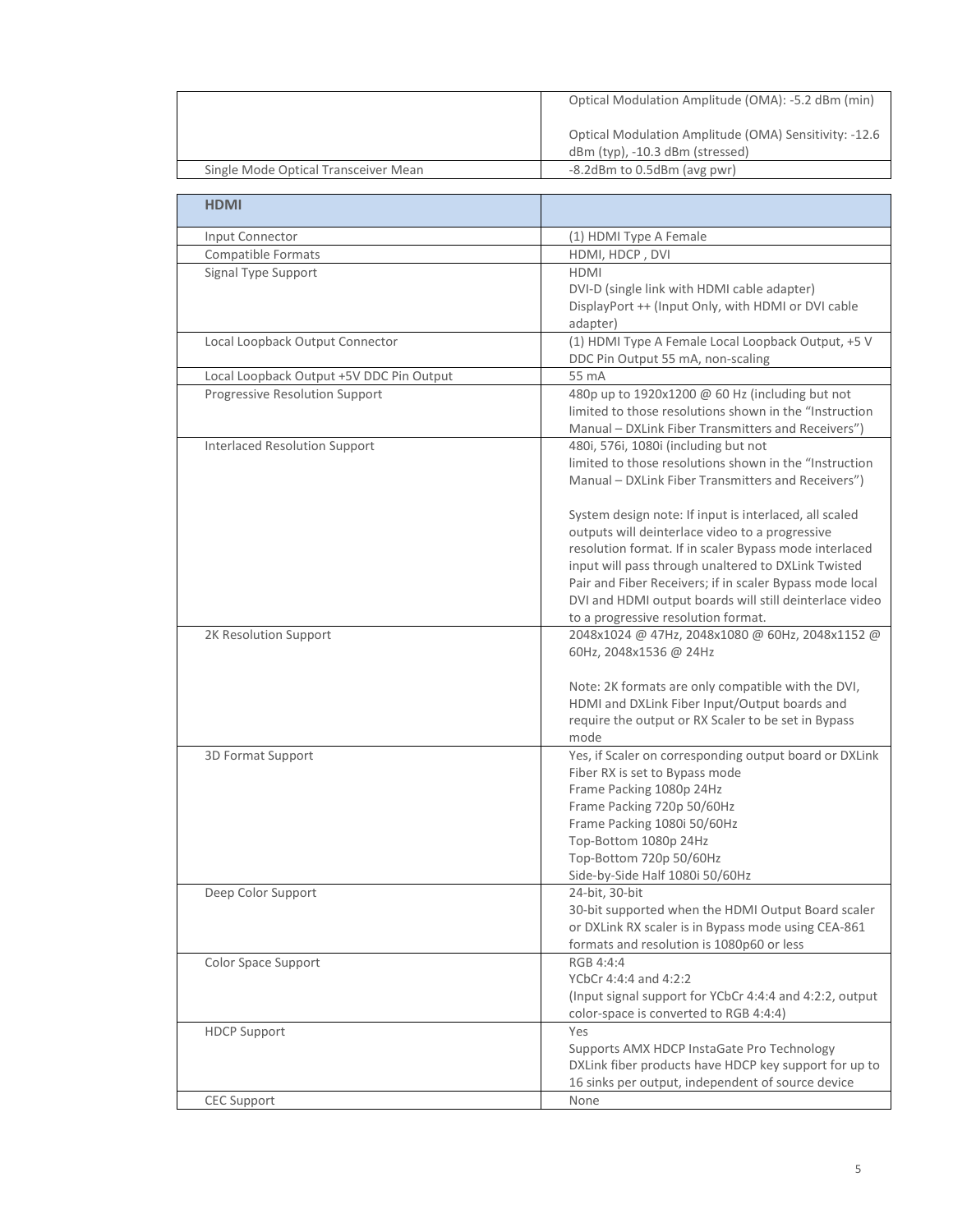| DDC/EDID Support            | The HDMI EDID is user re-programmable with DGX<br>Configuration Software via the USB Program port on<br>the Transmitter                                                             |
|-----------------------------|-------------------------------------------------------------------------------------------------------------------------------------------------------------------------------------|
|                             | For the specific EDID list, see the specifications in the<br>"Enova DGX DXLink Fiber Boards" chapter in the<br>Instruction Manual - Enova DGX 8/16/32/64 Digital<br>Media Switchers |
| Propagation Delay (Typical) | 4.8 us                                                                                                                                                                              |
| Input Voltage (Nominal)     | 1.0 Vpp Differential                                                                                                                                                                |
| Input Re-clocking (CDR)     | Yes                                                                                                                                                                                 |
| Input Equalization          | Yes, Adaptive                                                                                                                                                                       |
| Video Data Rate (Max)       | 4.95 Gbps / 5.568 Gbps                                                                                                                                                              |
|                             | 5.568 Gbps supported when the HDMI Output Board                                                                                                                                     |
|                             | scaler or DXLink RX scaler is in Bypass mode using CEA-                                                                                                                             |
|                             | 861 formats and resolution is 1080p60 or less                                                                                                                                       |
| Video Pixel Clock (Max)     | 165 MHz/185.625 MHz                                                                                                                                                                 |
|                             | 185.625 MHz supported when the HDMI Output Board                                                                                                                                    |
|                             | scaler or DXLink RX scaler is in Bypass mode using CEA-                                                                                                                             |
|                             | 861 formats and resolution is 1080p60 or less                                                                                                                                       |
| Audio Format Support        | Dolby TrueHD, Dolby Digital, DTS-HD Master Audio,                                                                                                                                   |
|                             | DTS, 2 CH through 8 CH L-PCM Dolby Digital and DTS                                                                                                                                  |
|                             | support up to 48kHz, 5.1 channels                                                                                                                                                   |
| <b>Audio Resolution</b>     | 16 bit to 24 bit                                                                                                                                                                    |
| Audio Sample Rate           | 32 kHz, 44.1 kHz, 48 kHz, 96 kHz, 192kHz                                                                                                                                            |
| Local Audio Support         | Insertion                                                                                                                                                                           |

| <b>ANALOG VIDEO</b>                    |                                                          |
|----------------------------------------|----------------------------------------------------------|
| Input Connector                        | (1) HD-15, breakout cable required for RGB formats       |
| <b>Compatible Formats</b>              | RGBHV, RGBs, RGsB                                        |
|                                        | YPbPr (HDTV)                                             |
|                                        | Y/c (S-Video), C (Composite)                             |
| Progressive Resolution Support         | 480p up to 1920x1200 @ 60 Hz including but not           |
|                                        | limited to those resolutions shown in the "Instruction   |
|                                        | Manual - DXLink Fiber Transmitters and Receivers"        |
| <b>Interlaced Resolution Support</b>   | 480i, 576i, 1080i including but not limited to those     |
|                                        | resolutions shown in the "Instruction                    |
|                                        | Manual - DXLink Fiber Transmitters and Receivers"        |
|                                        | System design note: If input is interlaced, all scaled   |
|                                        | outputs will deinterlace video to a progressive          |
|                                        | resolution format. If in scaler Bypass mode interlaced   |
|                                        | input will pass through unaltered to DXLink Twisted      |
|                                        | Pair and Fiber Receivers; if in scaler Bypass mode local |
|                                        | DVI and HDMI output boards will still deinterlace video  |
|                                        | to a progressive resolution format.                      |
| Auto-Adjust Input                      | Supported                                                |
| RGB Input Signal Level Range           | 1 Vpp nominal                                            |
| RGB Input Impedance                    | $75\Omega$                                               |
| HV Sync Input Signal Level Range       | 2 to 5 Vpp                                               |
| HV Sync Input Impedance                | 2.5 pF Typ, 10 pF Max                                    |
| <b>Digital Processing</b>              | 24 bit, 165 MHz                                          |
| Y/Pb/Pr Input Signal Level Range       | 1.0 Vpp for Y, 700 mVpp for Pb Pr                        |
| Y/Pb/Pr Input Impedance                | $75\Omega$                                               |
| Y/c (S-Video) Input Signal Level Range | 1.0 Vpp for Y, 1.0 Vpp for c                             |
| Y/c (S-Video) Input Impedance          | $75\Omega$                                               |
| C (Composite) Input Signal Level Range | 1.0 Vpp                                                  |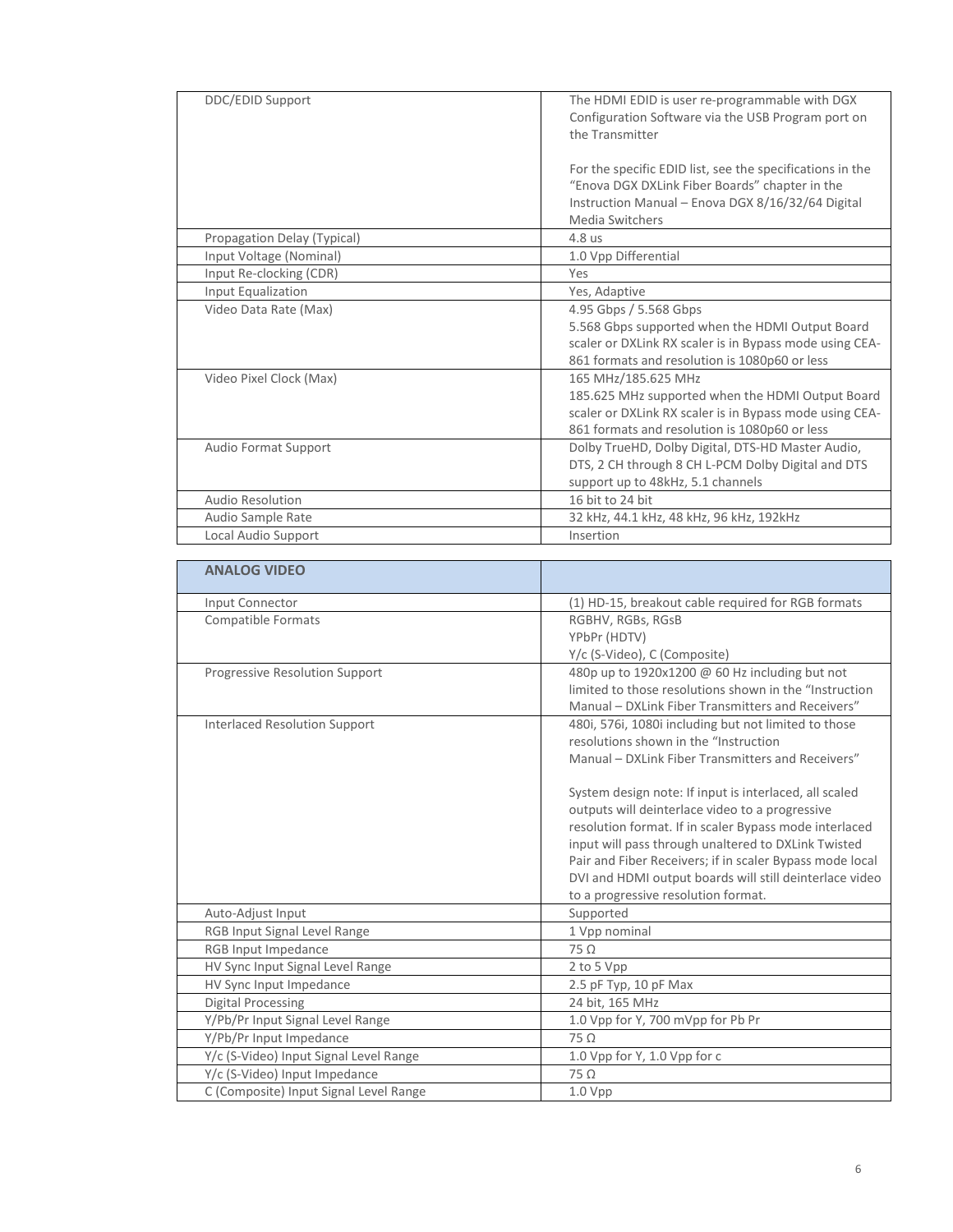| <br>$\rightarrow$ |
|-------------------|

| <b>S/PDIF DIGITAL AUDIO</b>       |                                                    |
|-----------------------------------|----------------------------------------------------|
| Input Connector                   | (1) RCA Jack, video signal must be present to pass |
|                                   |                                                    |
|                                   | audio                                              |
| Input Signal Types                | S/PDIF, video signal must be present to pass audio |
| S/PDIF Audio Format Support       | Dolby Digital, DTS, 2 CH L-PCM                     |
|                                   | Dolby Digital and DTS support up to 48kHz, 5.1     |
|                                   | channels                                           |
| S/PDIF Resolution                 | 16 to 24 bit                                       |
| S/PDIF Sample Rate                | 32 kHz, 44.1 kHz, 48 kHz, 96 kHz                   |
| S/PDIF Input Signal Level Range   | 200 mVpp to 600 mVpp terminated                    |
| S/PDIF Input Impedance            | $75\Omega$                                         |
| Analog to Digital Reference Level | $+2.5$ dBu = 0 dBfs                                |

| <b>ANALOG AUDIO</b>               |                                                                    |
|-----------------------------------|--------------------------------------------------------------------|
| Input Connector                   | (1) 3.5mm mini-stereo jack, video must be present to<br>pass audio |
| Input Signal Types                | Stereo analog, video must be present to pass audio                 |
| Analog Input Level (Max)          | +2.5 dBu, unbalanced                                               |
| Analog Input Impedance            | $10k\Omega$                                                        |
| Analog to Digital Conversion      | 48 kHz Sample Rate, 24-bit                                         |
| Analog to Digital Reference Level | $+2.5$ dBu = 0 dBfs                                                |

| (1) USB Mini-B Connector ("PROGRAM") |
|--------------------------------------|
| (1) HDMI Type A Female, non-scaling  |
|                                      |

| <b>BACK CONNECTORS</b>     |                                                   |
|----------------------------|---------------------------------------------------|
| Video Input                | (1) HD-15 (RGBHV, RGBs, RGsB, Y/Pb/Pr,            |
|                            | Y/c / S-Video, composite (breakout cable          |
|                            | is required for RGB formats)                      |
| <b>HDMI</b> Input          | (1) HDMI Type A Female                            |
| Analog Stereo Input        | (1) 3.5mm Mini-Stereo Jack                        |
| S/PDIF Digital Audio Input | (1) RCA Jack                                      |
| ICS LAN/Ethernet Port      | (1) RJ-45 Connector, TCP/IP Port (ICS LAN 10/100) |
| Serial                     | (1) 3.5mm Pluggable Phoenix Terminal Block        |
|                            | <b>Bidirectional RS-232</b>                       |
|                            | Standard NetLinx Baudrate 1200-115k               |
|                            | Parity support Odd/Even/None                      |
| <b>IR RX</b>               | (1) 3.5mm Mini-Stereo Jack                        |
|                            | Port for IR03 Receiver (Optional)                 |
| <b>IRTX</b>                | (1) 3.5mm Pluggable Phoenix Terminal Block        |
|                            | Port for IR01 Emitter (Optional)                  |
| USB (HID) Keyboard & Mouse | (1) USB Mini A/B Connector ("HOST"); connect a    |
|                            | DXLink Fiber TX to a PC and emulate keyboard and  |
|                            | mouse commands from a DXLink Fiber Receiver       |
| <b>DXLink Fiber Output</b> | (1) LC Duplex conforming to ANSI TIA/EAI 604-10   |
|                            | (FOCIS 10A)                                       |
| Local Power                | 2.1 mm DC Power Jack                              |

For a more detailed pictorial drawing please visit[: http://www.amx.com/products/DXF-TX-SMS.asp](http://www.amx.com/products/DXF-TX-SMS.asp)